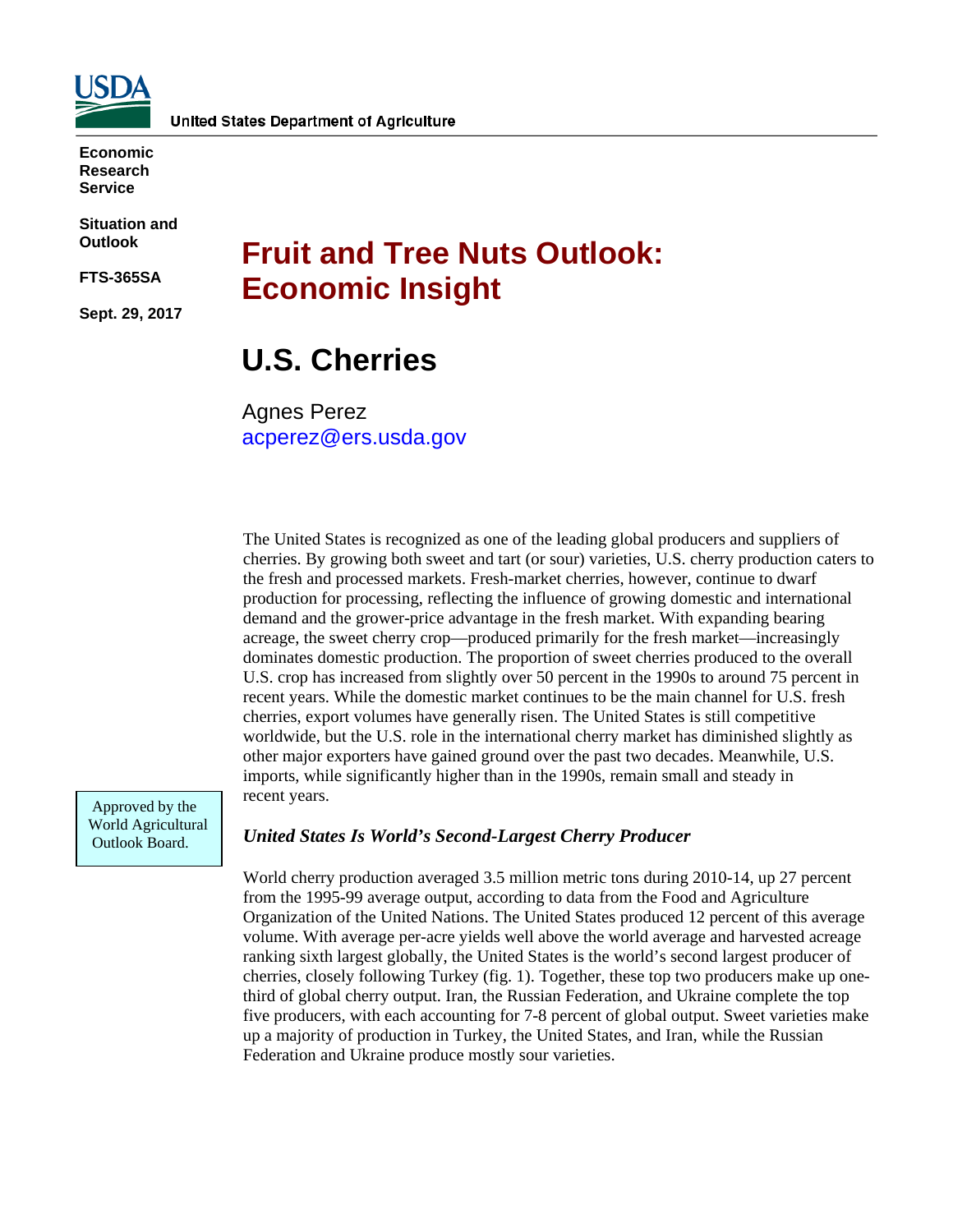

Figure 1 **More than half of global cherry production comes from top five nations\***

\* Average share of 2010-14 world production. Source: Food and Agriculture Organization of the United Nations.

## *Sweet Cherries Dominate Production*

U.S. cherry production can fluctuate substantially from year to year, due mostly to weather factors and, to some extent, the alternate-bearing tendency of the trees. Overall production, however, has generally trended upward, reaching an average 497,453 tons (994.9 million pounds) during 2014-16, nearly double the average volume produced during the 1990s and climbing from around 395,000 tons during 2000-09. Record production of 1.24 billion pounds was achieved in 2009, attributable to the largest sweet cherry harvest by far and a fairly large tart cherry crop produced that year. Since then, production at the 1.0 billion-pound mark was again achieved in 2014 and 2016 and is expected to have a repeat in 2017 as the sweet cherry crop is forecast to be the second largest on record at 865.5 million pounds. With bearing acreage mostly increasing year-after-year, production of sweet cherries has risen in the past 10 years, while tart cherry output has remained fairly erratic (fig. 2 and fig. 3). Unlike sweet cherries, tart cherry production in 2017 is forecast to decline by 28 percent from the previous year to 238.2 million pounds due to freeze-reduced crops in major producing States. In recent years, sweet cherries made up nearly 75 percent of the volume produced, while tart cherries, also known as sour cherries, make up the remainder.

Cherries rank as the eighth most valuable crop in the U.S. fruit and tree nut industry, with production valued at \$862.4 million during crop year 2016, up sharply from \$327.5 million in 2000. Sweet cherries, which are marketed mostly for the fresh market, accounted for 90 percent of this value.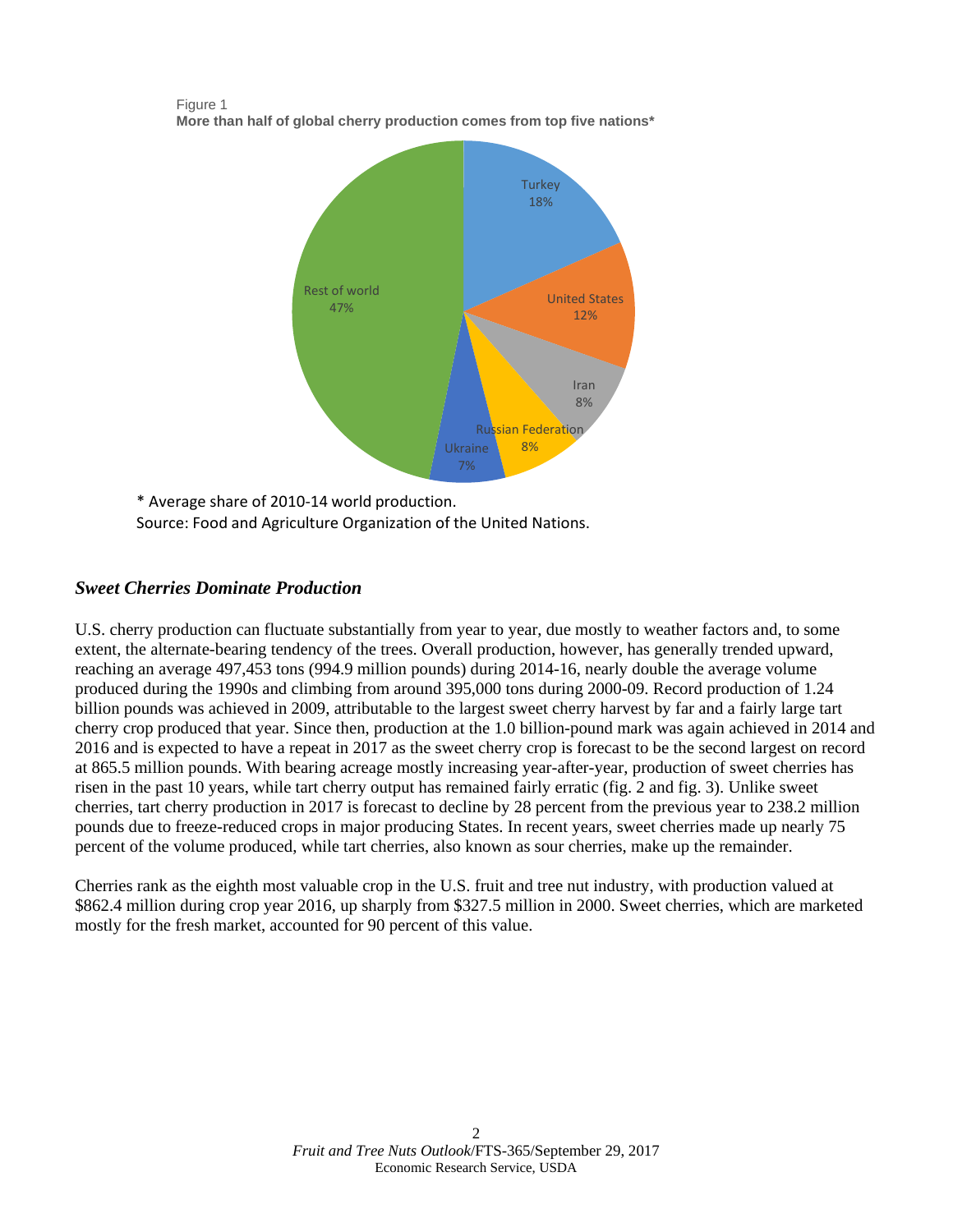



Source: USDA, National Agricultural Statistics Service*, Noncitrus Fruits and Nuts Summary*, various issues.



#### Figure 3 **Total cherry production in the United States**

 $F =$  forecast.

Source: USDA, National Agricultural Statistics Service, *Noncitrus Fruits and Nuts Summary*, various issues and *Cherry Production*, June 2017 issue.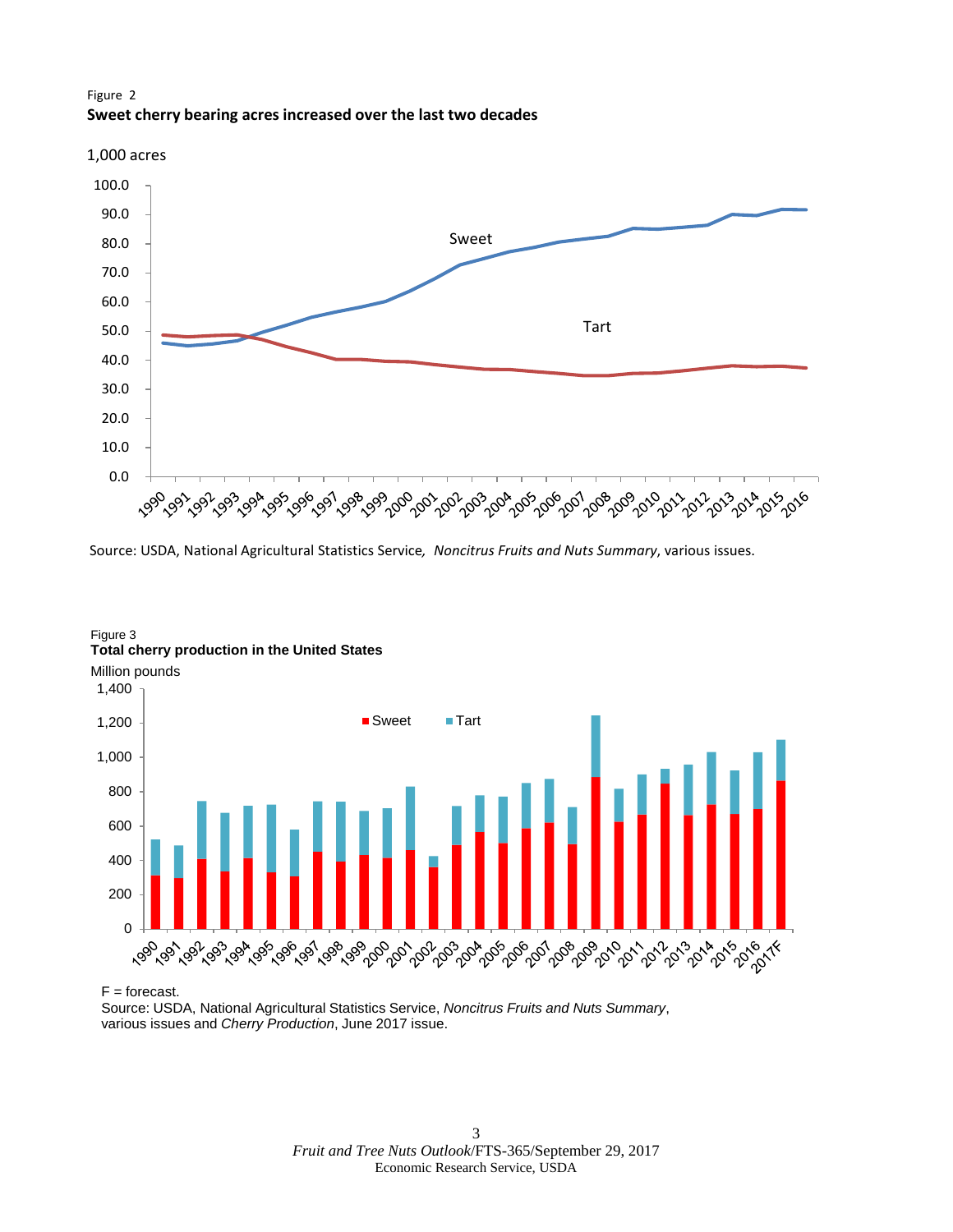## *Mainland Pacific States and Michigan Are Leaders in U.S. Cherry Production*

Requiring a winter dormant period for proper development and fruit production, cherries are not well adapted to most areas of the United States. Commercial production is concentrated in the northern portion of the country, where there is sufficient winter cold to get the cherry buds to open properly in the spring. Also, because summers in the southern and central United States are typically long and hot, cherry growers face more difficulties in controlling for pests and diseases.

Over 90 percent of commercial U.S. sweet cherry production is harvested from orchards in the Pacific States— Washington, California, and Oregon, according to data from USDA's National Agricultural Statistics Service (NASS). Much of the remaining volume of production comes from Michigan, which is better known for being the country's dominant producer of tart cherries, producing about two-thirds of the U.S. tart cherry crop in recent years.

The 2012 Census of Agriculture reports that 52 percent of the 7,663 U.S. farms growing sweet cherries and 87 percent of sweet cherry acreage were in the three leading Pacific States. Washington alone accounted for 26 percent of U.S. sweet cherry farms and 27 percent of sweet cherry acreage. NASS also reported annual sweet cherry production in Idaho, Montana, New York, Pennsylvania, and Utah, which together represented less than 1 percent of the U.S. sweet cherry crop. Annual reporting of production for these five States, however, has been discontinued (in 2005 for Pennsylvania; in 2016 for the rest). Meanwhile, census data showed that Michigan housed 22 percent of U.S. tart cherry farms and 74 percent of tart cherry acreage during 2012. In addition to Michigan, NASS also reported annual tart cherry production in six other States: Washington, Oregon, Utah, Colorado, Wisconsin, and New York. Annual reporting was discontinued for Colorado in 2005 and for Oregon and Pennsylvania in 2016.

## *Cherries Available in Many Product Forms*

In the United States, cherries are consumed in many forms—fresh, frozen, canned, juice, wine, brined, and dried. About 76 percent of the U.S. sweet cherry crop is typically used fresh (table 1). Cherries that cannot be effectively marketed during the short harvest season, or those that do not meet fresh-grade standards (usually those that are undersized and/or blemished) are processed. Maraschino cherries—the kind most often used in drinks or ice cream sundaes—are made from sweet cherries. Unlike other processed cherries, maraschino cherries also require preservation of good fruit appearance and shape in their final form. Brining is the first step in the maraschino process. About 57 percent of the sweet cherries processed in 2014-16 were brined and used in candies, ice cream, and fruit cakes, as examples; about 4 percent were canned; and the remainder were likely destined for other processed utilization (frozen, dried, or used for juice).

A majority of sweet cherry production among major producing States is intended for the fresh market. Ninety-nine percent of U.S.-grown fresh-market sweet cherries were from Washington (nearly 70 percent), California (16 percent), and Oregon (14 percent) in 2014-16. Michigan, also an important producer of sweet cherries, produced mainly for the processing market. Very seasonal in nature, fresh-market sweet cherries are marketed from mid-April through August. California opens the market each year, with the bulk of its shipments running from May through June. Shipments from Washington, on the other hand, often begin in June.

The principal market for tart cherries is processing (table 2). Similar to sweet cherries, the harvesting of tart cherries is also highly seasonal and runs from June through mid-August. However, because most of these cherries are processed, supplies are available throughout the year. Only less than 1 percent of the U.S. tart cherry crop is for fresh use; processed products are primarily used in baking and cooking. The frozen product market continues to be the primary outlet for processed U.S. tart cherries. Over 70 percent of the processed tart cherries in 2014-16 were frozen, and more than one-tenth were canned; together they had a combined share of 83 percent. NASS did not report any other processed product category during the same period, so the remaining processed production is assumed to have been destined for other processed uses (e.g. juice, wine, brined, and dried).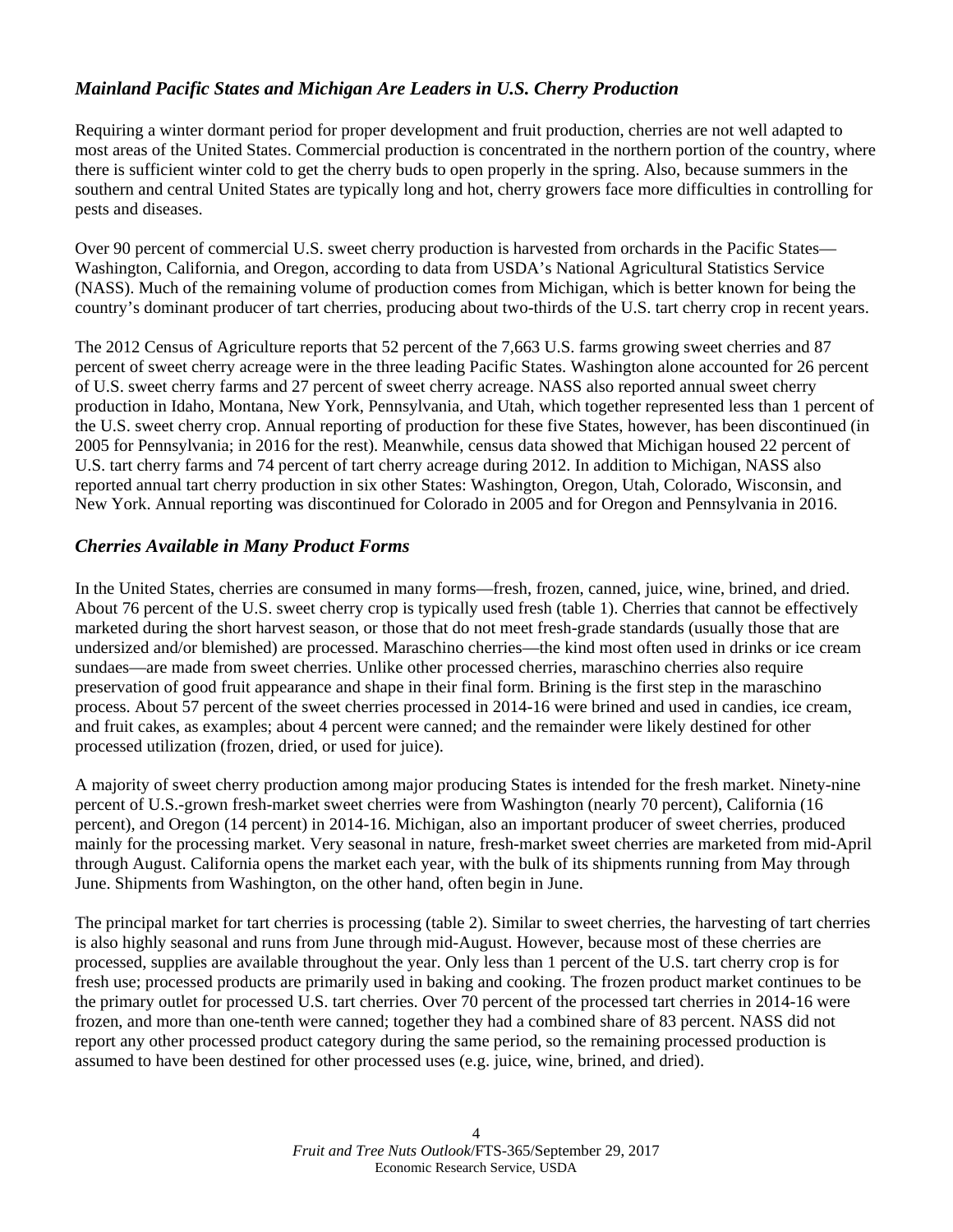Table 1--Cherries, sw eet: Production, utilization, and season-average grow er price, United States, 1980 to date

| Year | Production |                    | <b>Utilization</b> |           | Grow er price   |           |       |
|------|------------|--------------------|--------------------|-----------|-----------------|-----------|-------|
|      | Total      | Utilized           | Fresh              | Processed | Fresh           | Processed | All   |
|      |            | --Million pounds-- |                    |           | --Cents/pound-- |           |       |
| 2000 | 415.8      | 410.8              | 241.5              | 169.3     | 95.0            | 26.8      | 67.0  |
| 2001 | 460.8      | 439.2              | 291.4              | 147.8     | 79.5            | 26.4      | 61.5  |
| 2002 | 362.7      | 354.6              | 253.2              | 101.4     | 97.0            | 28.1      | 77.5  |
| 2003 | 491.4      | 487.2              | 351.1              | 136.0     | 85.0            | 31.6      | 70.5  |
| 2004 | 566.1      | 558.3              | 370.1              | 188.2     | 103.0           | 29.9      | 78.5  |
| 2005 | 501.7      | 487.1              | 334.4              | 152.8     | 130.5           | 31.0      | 99.5  |
| 2006 | 588.3      | 575.0              | 381.5              | 193.5     | 106.5           | 30.8      | 81.0  |
| 2007 | 621.4      | 612.4              | 445.1              | 167.3     | 115.5           | 26.4      | 91.0  |
| 2008 | 496.1      | 481.4              | 350.6              | 130.8     | 154.0           | 25.9      | 119.5 |
| 2009 | 885.7      | 771.3              | 593.5              | 177.8     | 80.0            | 22.0      | 66.5  |
| 2010 | 626.4      | 615.3              | 488.7              | 126.6     | 140.0           | 24.3      | 116.5 |
| 2011 | 668.8      | 660.6              | 517.8              | 142.7     | 154.0           | 26.9      | 126.5 |
| 2012 | 848.0      | 836.8              | 665.1              | 171.7     | 117.0           | 38.1      | 101.0 |
| 2013 | 664.2      | 591.9              | 435.9              | 156.0     | 162.5           | 40.5      | 130.5 |
| 2014 | 727.3      | 717.8              | 536.0              | 181.8     | 131.5           | 33.8      | 107.0 |
| 2015 | 671.0      | 667.8              | 501.6              | 166.2     | 138.5           | 34.2      | 112.5 |
| 2016 | 700.5      | 686.2              | 515.7              | 170.5     | 140.5           | 28.5      | 112.5 |

Source: Data compiled from USDA, National Agricultural Statistics Service, *Noncitrus Fruits and Nuts Summary* , various issues. Volume unit converted from tons to million pounds (1 ton = 2,000 lbs), and value unit converted from \$/ton to cents/pound.

|  |  |  |  | Table 2--Cherries, tart: Production, utilization, and season-average grow er price, United States, 1980 to date |  |  |  |
|--|--|--|--|-----------------------------------------------------------------------------------------------------------------|--|--|--|
|--|--|--|--|-----------------------------------------------------------------------------------------------------------------|--|--|--|

| Year |       | Production         | <b>Utilization</b> |           | Grow er price |                 |      |
|------|-------|--------------------|--------------------|-----------|---------------|-----------------|------|
|      | Total | Utilized           | Fresh              | Processed | Fresh         | Processed       | AII  |
|      |       | --Million pounds-- |                    |           |               | --Cents/pound-- |      |
| 2000 | 288.5 | 281.4              | 1.8                | 279.6     | 57.5          | 18.4            | 18.7 |
| 2001 | 370.1 | 307.9              | 1.9                | 306.0     | 53.8          | 18.3            | 18.6 |
| 2002 | 62.5  | 62.2               | 0.8                | 61.4      | 84.5          | 44.3            | 44.8 |
| 2003 | 226.3 | 226.3              | 1.0                | 225.3     | 74.4          | 35.3            | 35.4 |
| 2004 | 213.0 | 213.0              | 1.3                | 211.7     | 91.5          | 32.5            | 32.8 |
| 2005 | 269.9 | 267.9              | 1.2                | 266.7     | 89.3          | 23.5            | 23.8 |
| 2006 | 262.0 | 248.6              | 1.4                | 247.2     | 99.0          | 21.1            | 21.5 |
| 2007 | 253.2 | 248.7              | 1.6                | 247.1     | 105.0         | 26.8            | 27.3 |
| 2008 | 214.4 | 213.2              | 1.0                | 212.2     | 139.0         | 37.2            | 37.7 |
| 2009 | 359.2 | 320.8              | 1.3                | 319.5     | 104.0         | 18.9            | 19.2 |
| 2010 | 190.4 | 183.2              | 0.8                | 182.4     | 131.0         | 21.8            | 22.2 |
| 2011 | 231.8 | 230.3              | 0.5                | 229.8     | 118.0         | 29.8            | 30.0 |
| 2012 | 85.2  | 85.0               | 0.4                | 84.6      | 190.0         | 58.8            | 59.4 |
| 2013 | 294.2 | 291.1              | 1.2                | 289.9     | 163.0         | 35.3            | 35.9 |
| 2014 | 304.2 | 300.6              | 1.9                | 298.7     | 125.0         | 35.0            | 35.5 |
| 2015 | 252.5 | 251.1              | 1.2                | 249.9     | 123.0         | 34.2            | 34.7 |
| 2016 | 329.3 | 323.7              | 0.6                | 323.1     | 196.0         | 27.3            | 27.6 |

Source: USDA, National Agricultural Statistics Service, *Noncitrus Fruits and Nuts Summary* , various issues.

#### *Fresh Use Accounts for Most of the Growth in U.S. Cherry Demand*

Cherries have traditionally been grown and consumed in the United States. Their popularity grew even more throughout the 1990s as more emphasis was given to research findings reporting on the health benefits of consuming specific fruit and vegetables—which has proved helpful in boosting overall fruit and vegetable consumption in the United States.

Sweet cherries represent nearly all fresh cherries consumed in the United States, while tart cherries dominate frozen and canned cherry per capita use. In recent years, combined fresh, canned, and frozen cherry per capita use in the United States averaged 2.1 pounds (fresh-weight equivalent), up from 1.5 pounds in the 1990s and 1.8 pounds during 2000-09. Imports, in general, do little to help stabilize supplies as their volumes continue to be dwarfed by domestic production. In the fresh cherry market, however, a majority of the imports come from the Southern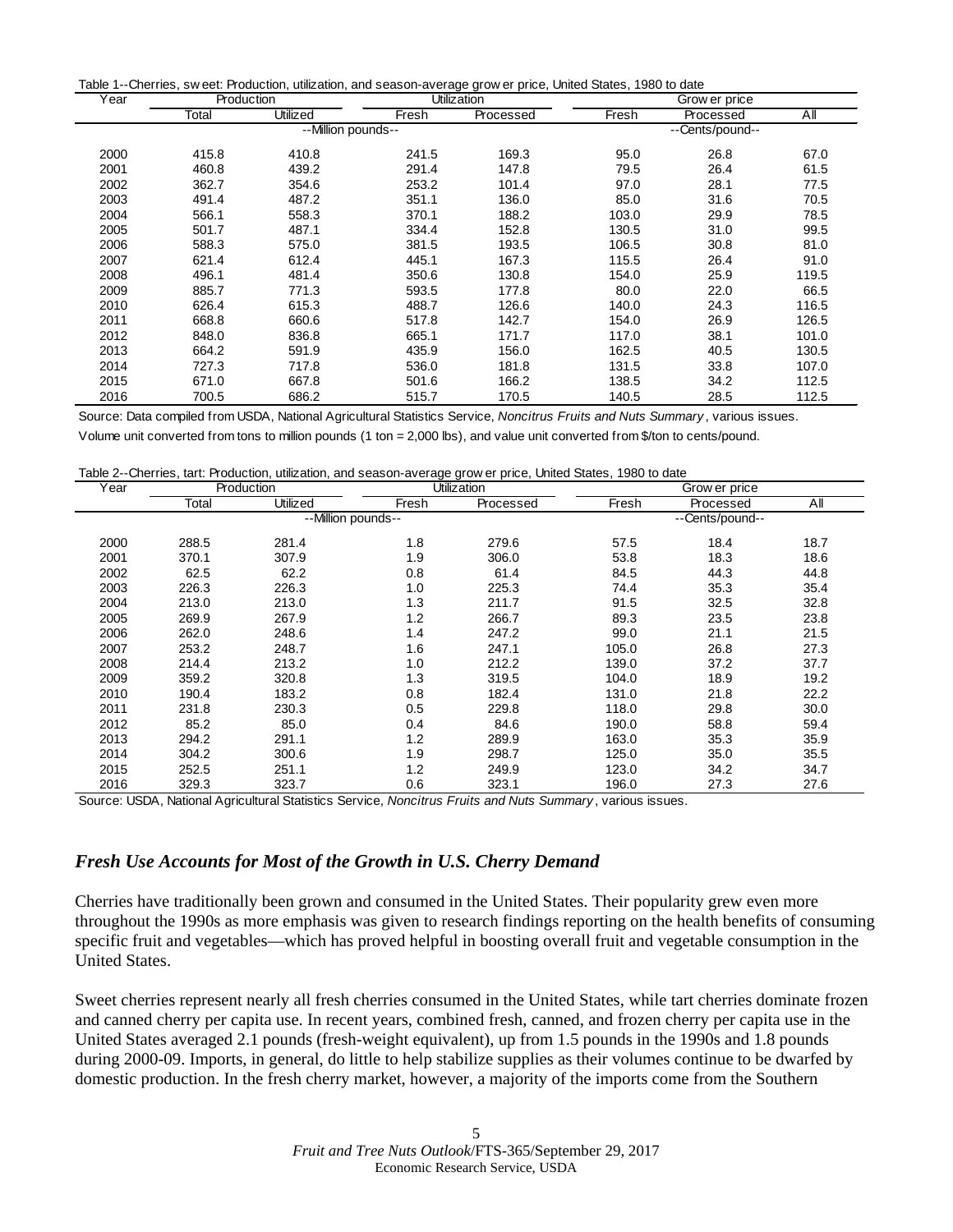## Figure 4 **U.S. average fresh cherry per capita use surpasses frozen per capita use**

Pounds per person\*



Source: USDA, Economic Research Service calculations.

Hemisphere (primarily Chile). Hence, except for the imports from Canada, most fresh imported cherries are available to U.S. consumers from November through February, an off-season for domestic production. Meanwhile, in the canned cherry market, imports are playing a greater role in domestic availability due to declines in domestic production as a result of reduced demand.

Much of the growth in domestic cherry demand is in fresh use (fig. 4). Average per capita use of fresh cherries rose 23 percent during 2010-16 relative to 2000-09. For the same period, average per capita use of frozen cherries increased at a slower pace (up 17 percent), while average canned cherry per capita use declined 63 percent. The upward trend in fresh cherry demand has been made possible by significant increases in domestic supplies, the result of expanding U.S. production and imports (particularly during the first decade of the new millennium). As average fresh-market sweet cherry production increased over the past two decades, about one-third of this volume has been channeled to growing export markets—a mitigating force in domestic fresh cherry per capita use. Unlike freshmarket cherries, frozen cherries are storable and, therefore, inventories help to smooth out wide swings in production. In addition, frozen cherry exports are small in volume relative to domestic supplies.

## *Fresh Cherry Imports Fairly Steady in Recent Years*

While domestic production still constitutes the majority of supplies sold in the U.S. market, fresh-cherry import volume in this market averaged 32.7 million pounds from 2010-16, up from the average 23 million pounds during 2000-09 and more than an eightfold bump from the 1990s. However, after record-high imports in 2008 (at 54.3 million pounds), imports have remained mostly flat in recent years at around 29 million pounds, except for the relatively high volumes in 2010 and 2011 at 44-45 million pounds. Chile, Canada, and Argentina continue as the top three international suppliers of fresh cherries to the United States (fig.5). Though Chile remains the primary source, the country's share of U.S. import volume has diminished from over 80 percent during 2000-09 to an average 72 percent annually during the past 7 years, partly as China became the top destination for the country's cherry exports. Canada supplies about 25 percent total import volume and Argentina about 3 percent. During the 1990s, there were no imports from Argentina. Vastly increased import volume during this domestic off-season period relative to the 1990s has contributed to the growth in domestic fresh-cherry per capita use. The average import share of total domestic fresh-cherry utilization has risen from 3 percent in the 1990s to 8 percent throughout the 2000s.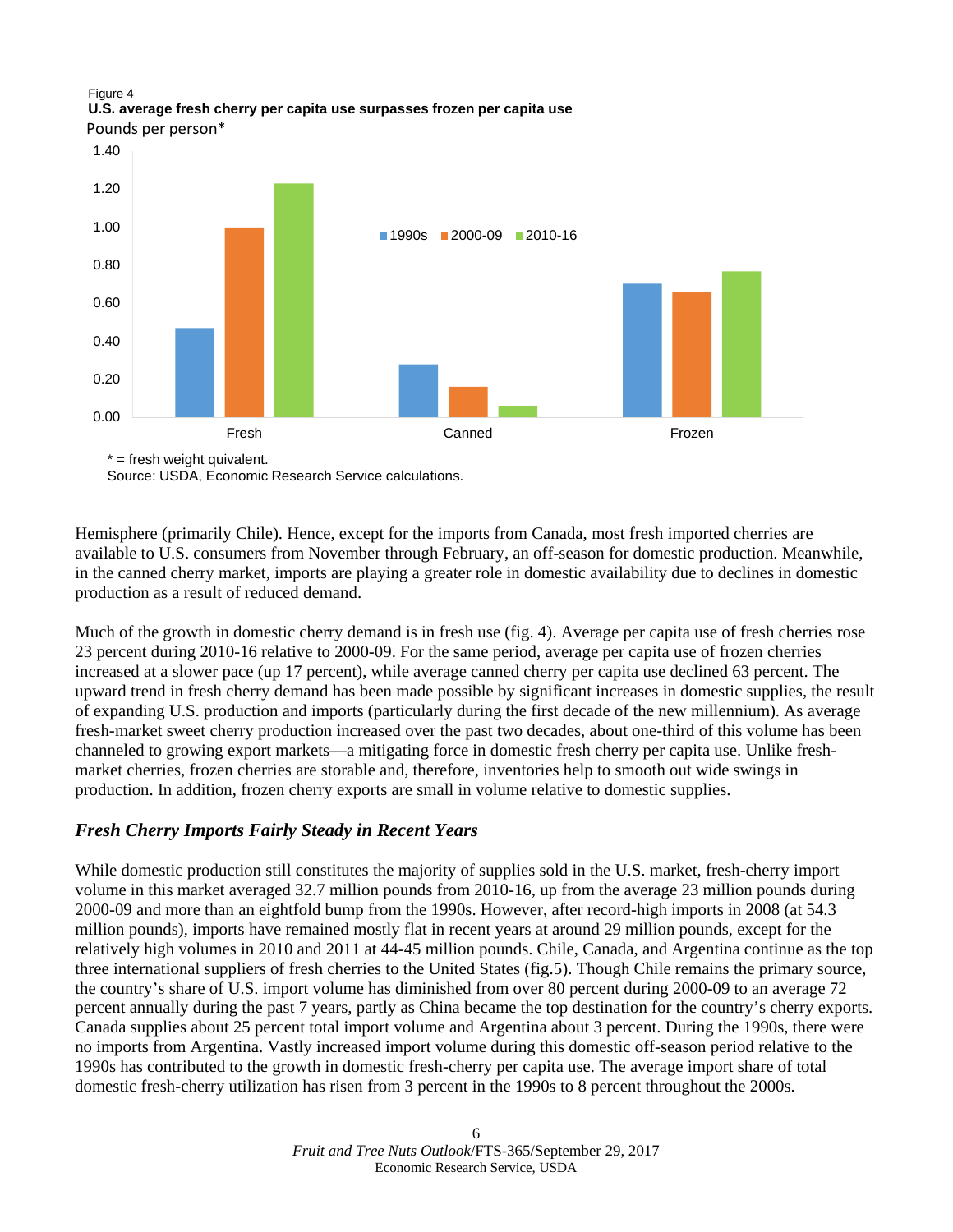#### Figure 5 **U.S. fresh cherry imports flat in recent years**

Million pounds



Source: Trade data generated from U.S. Department of Commerce, U.S. Census Bureau.

## *United States Continues To Be Among Leading Exporters of Fresh Cherries*

U.S. sweet cherries continue to be competitive in the international market, although the U.S. role in the global cherry export market has diminished slightly during the past two decades as other major exporters have gained ground. Once the world's leading exporter of fresh cherries, the United States now ranks second, next to Chile, accounting for nearly 20 percent of the world's average export volume during 2014-16 and around one-quarter of the average of world cherry export value, based on data from Global Trade Information Services, *Global Trade Atlas*. During this 3-year period, the United States exported an average 175.2 million pounds, valued at an average \$261.4 million. Chile, on the other hand, exported an average of 211.0 million pounds, valued at an average \$451.0 million, during the same period. However, while export ranking was based on the 3-year average period (2014-16), annual freshcherry export value in the United States ranked highest in the world in 2014 and 2015, surpassing that of Chile. Rounding out the top five global exporters of fresh cherries among producing nations in terms of average value are Turkey, Spain, and Austria. Together with the United States, these leading exporters supply almost 60 percent of the world's cherry export volume, generating 70 percent of total export value, based on data from the *Global Trade Atlas*. Chile, partly with the aid of expanding production, has seen gains in world cherry export share at the expense of the United States during the past decade. Export shares have also risen for other exporting countries such as Hong Kong, Austria, and Canada, while those for Turkey and Spain were relatively steady to slightly lower.

Technological advances in U.S. production and marketing helped fulfill export demand over time. Due to strong demand overseas and higher export prices relative to domestic prices, U.S. cherry growers, mainly in Washington and California, have relied on foreign markets to absorb around 25 to 35 percent of domestic fresh-market cherry production over the last two decades. U.S. fresh cherry exports have continued to trend up from the 1990s, reaching a record 223.3 million pounds in 2012, the year when domestic fresh-market production was at the highest level by far (fig. 6). Succeeding-year exports remained at above-average levels. The average per-unit export value of U.S. sweet cherries during 2014-16 was consistently higher than the average for the rest of the world, including other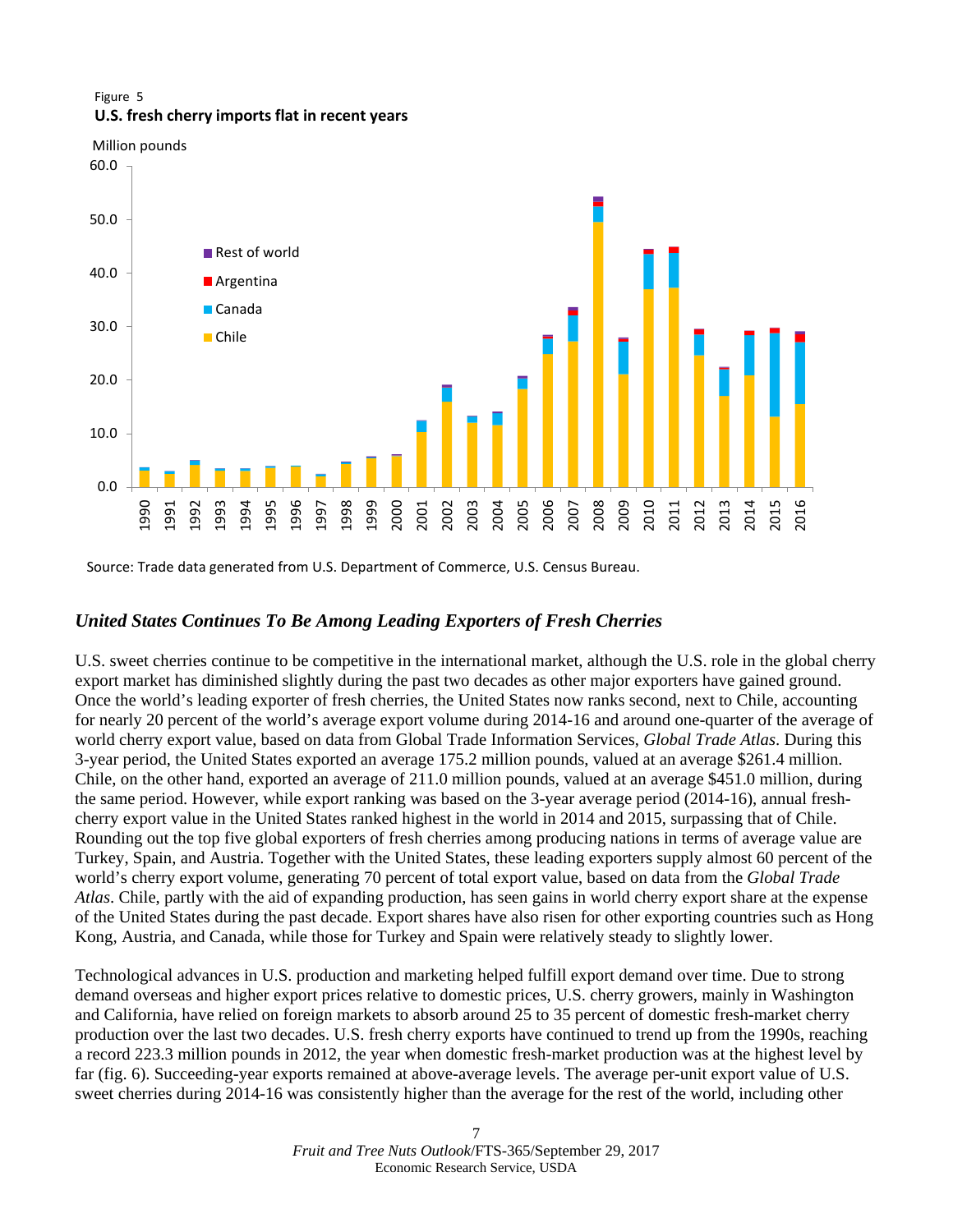#### Figure 6 **Canada is largest export market for U.S. fresh cherries**

Million pounds



Source: Trade data generated from U.S. Department of Commerce, U.S. Census Bureau.

leading exporters Turkey and Austria, reflecting the premium prices U.S. growers received for the high-quality cherries they marketed internationally.

Canada is now the largest export destination for U.S. fresh cherries, outranking Japan, which dominated this market during the 1990s and most years from 2000-05. More than one-third of total annual U.S. cherry export volume went to Canada during the period 2010-16 and 10 percent to Japan, which received slightly over one-quarter of total export volume during 2000-09. South Korea, China, Hong Kong, and Taiwan are also key markets for U.S. fresh cherries and together receive over 40 percent of total export volume annually.

## *Summary*

Despite mostly weather-induced fluctuations, U.S. cherry production has trended upward since the 1990s in response to growing demand for fresh cherries in the domestic and international markets. Sweet cherries continue to constitute a majority of domestic production as their primary use is in the fresh market. The United States continues to be among the leaders in the global fresh cherry market, although it lost its position as the number one exporter in the world to Chile. U.S. export volumes are up substantially from the 1990s and continue to account for about one-third of domestic fresh-market cherry production, a mitigating force in domestic fresh-cherry demand growth. And while domestic production still provides a majority of the supplies available for domestic consumption, imports continue to aid domestic fresh cherry demand. As they are sourced primarily from the Southern Hemisphere, the bulk of imports are available in the U.S. market counter seasonal to domestic production.

## *References*

Global Trade Information Services, Inc. *Global Trade Atlas*, Global Trade Information Services, Inc., Columbia, SC. (Accessed August 2017.)

United Nations. "FAOSTAT," Food and Agriculture Organization, Rome, Italy. (March 2016).